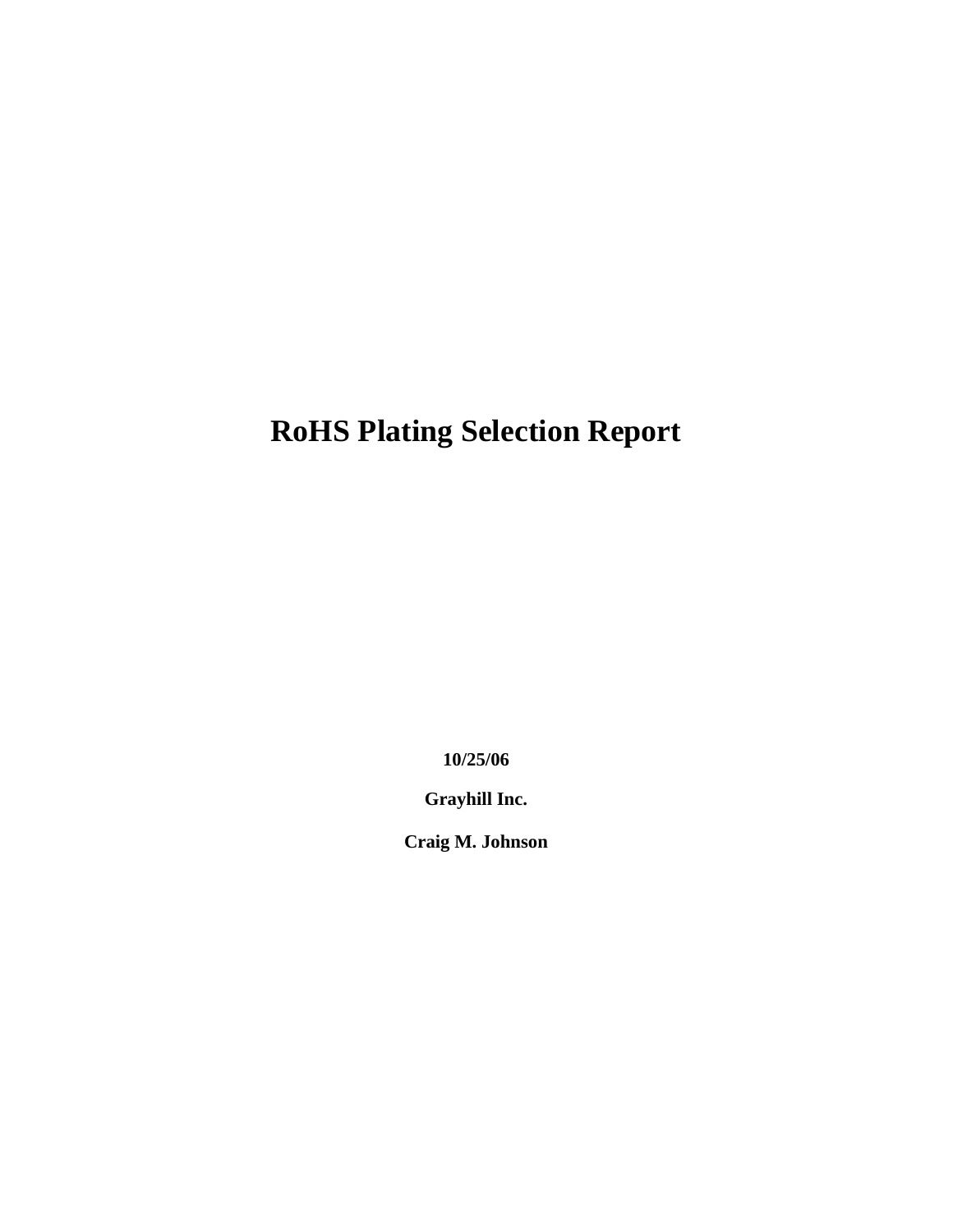#### **TABLE OF CONTENTS**

| 3.5 |  |
|-----|--|
|     |  |
|     |  |
| 4.0 |  |
|     |  |
|     |  |
|     |  |
|     |  |
|     |  |
|     |  |
|     |  |
| 5.0 |  |
| 6.0 |  |
|     |  |
|     |  |
|     |  |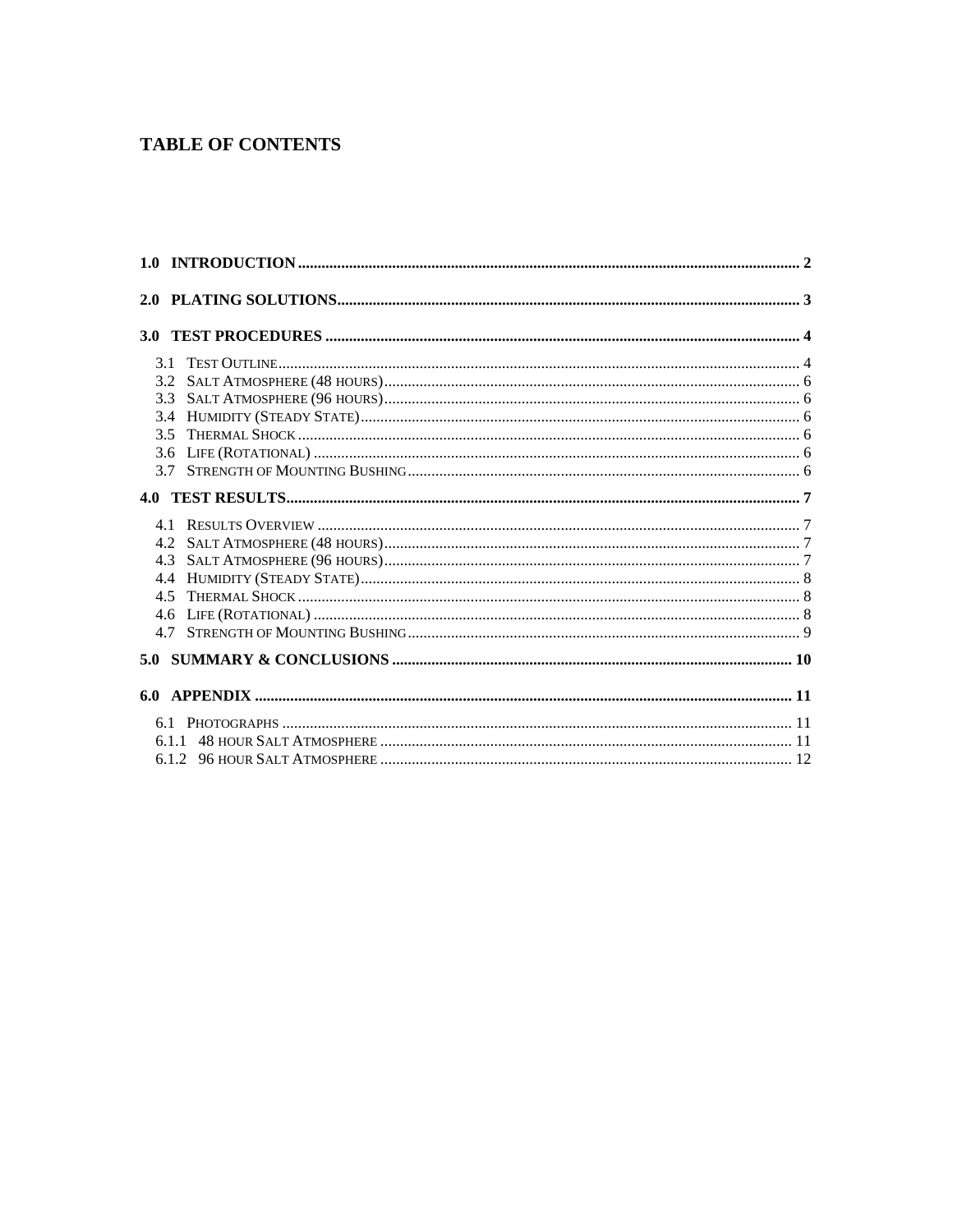### **1.0 INTRODUCTION**

The RoHS directive restricts the use of lead, mercury, cadmium, hexavalent chromium, polybrominated biphenyls, and polybrominated diphenyl ether. In order to comply with the RoHS directive, Grayhill Inc. has selected alternate plating finishes, tin/zinc and zinc/trivalent, to be tested for any affects to the performance of rotary switches. The selection of a plating is based on the test results of the representative samples, but will apply to all rotary switches. The representative sample of switches consisted of two series, 51 and 71, as well as two shaft sizes, .125" and .250". The samples were plated and divided into groups to be submitted to testing. The tests specified included, 48 and 96 hour salt atmosphere, humidity, thermal shock, rotational life and mounting strength. The results of the tests verified that both the tin/zinc plating and the zinc/trivalent plating are acceptable alternatives for the cadmium plating. The following will explain in greater detail the procedures, results, and conclusions of the tests.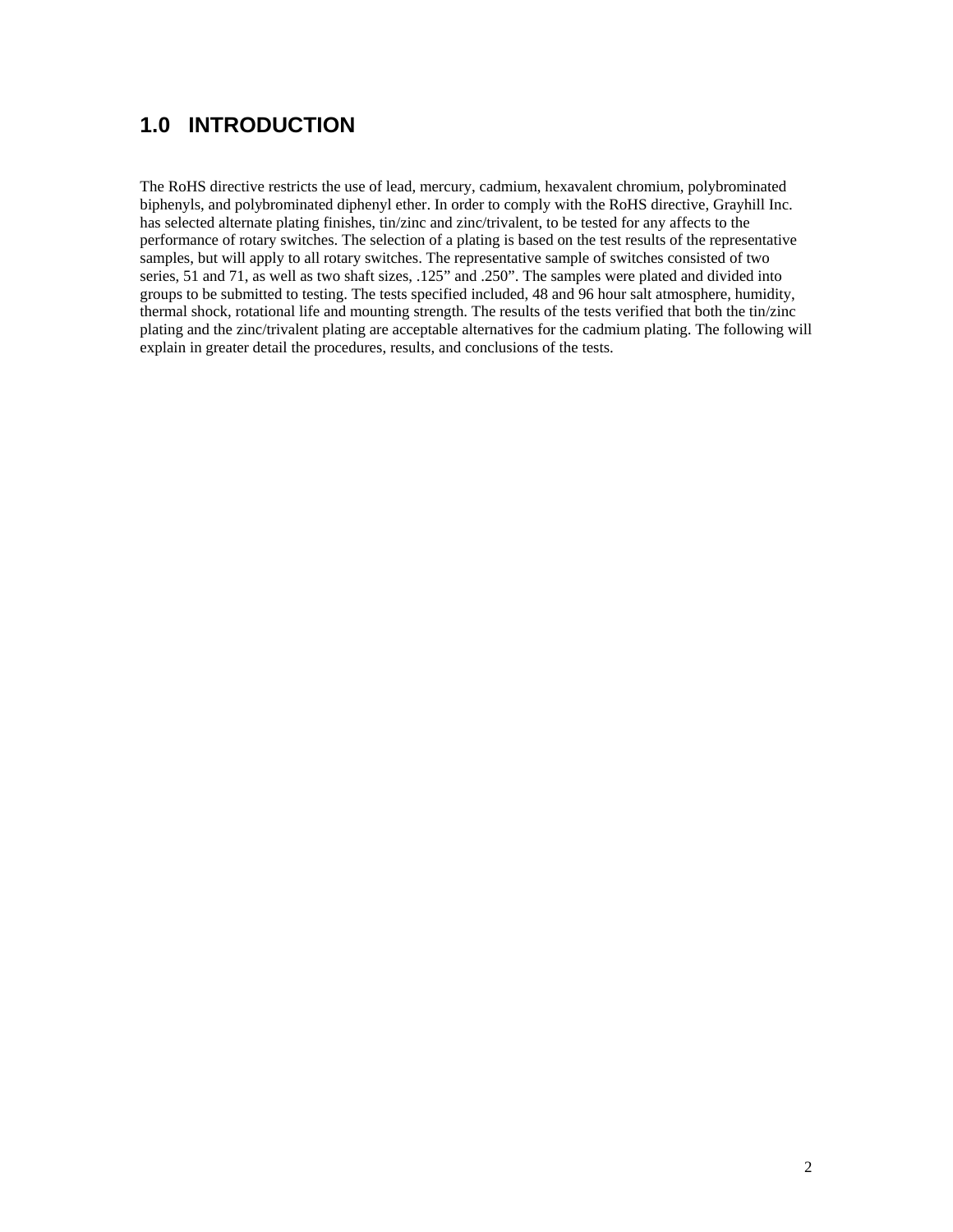## **2.0 PLATING SOLUTIONS**

The two plating selections, tin/zinc and zinc/trivalent, are both RoHS compliant and are used for their protection against corrosion.

The tin/zinc plating follows industry standard AMS 2434B. It calls out a general composition of 70% tin and 30% zinc. The actual composition range is 60%-85% tin and 15%-40% zinc. The EMF value for tin/zinc plating is –0.90 Volts. The finish is dull in appearance.

The zinc/trivalent plating follows industry standard ASTM B 633 TYPE II. It calls out a supplementary chromate treatment. The EMF value for zinc/trivalent plating is –1.66 Volts. The finish is bright in appearance.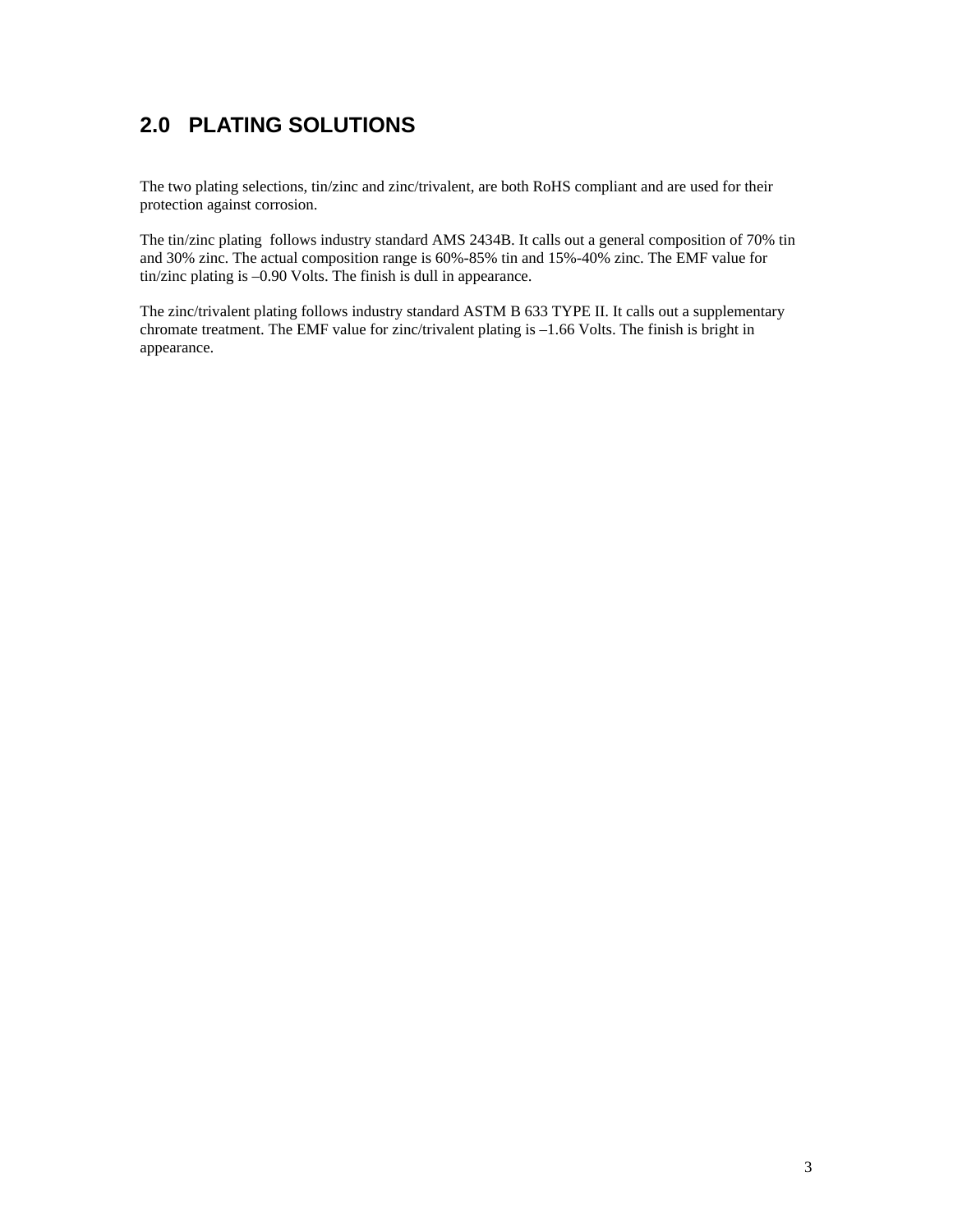### **3.0 TEST PROCEDURES**

#### **3.1 Test Outline**

The two plating finishes chosen to be tested by Grayhill Inc. were tin/zinc and zinc/trivalent. Four standard switch part numbers were selected as a representative sample of the rotary switch products. They include 51M30-01-1-12N, 51KM30-01-1-12N, 71MAS30-01-1-12N-C, and 71MBS30-01-1-12N-C. Each group of switches was divided into groups of ten samples, half with tin/zinc plating and half with zinc/trivalent plating. These groups of ten were then submitted for testing.

The tests for evaluation consisted of 48 hour salt atmosphere, 96 hour salt atmosphere, humidity, thermal shock, rotational life and mounting strength. The following page shows the test matrix used for the evaluation. (See Table 1)

The samples used in the rotational life test were tested for mounting strength after rotational life testing had completed. Tests to check the contact resistance and torque were added to the humidity, thermal shock and rotational life test procedures. After each test was complete, all switches were checked for plating delamination, shaft binding and hardware removal. After the salt atmosphere tests all switches were also checked for any excessive corrosion.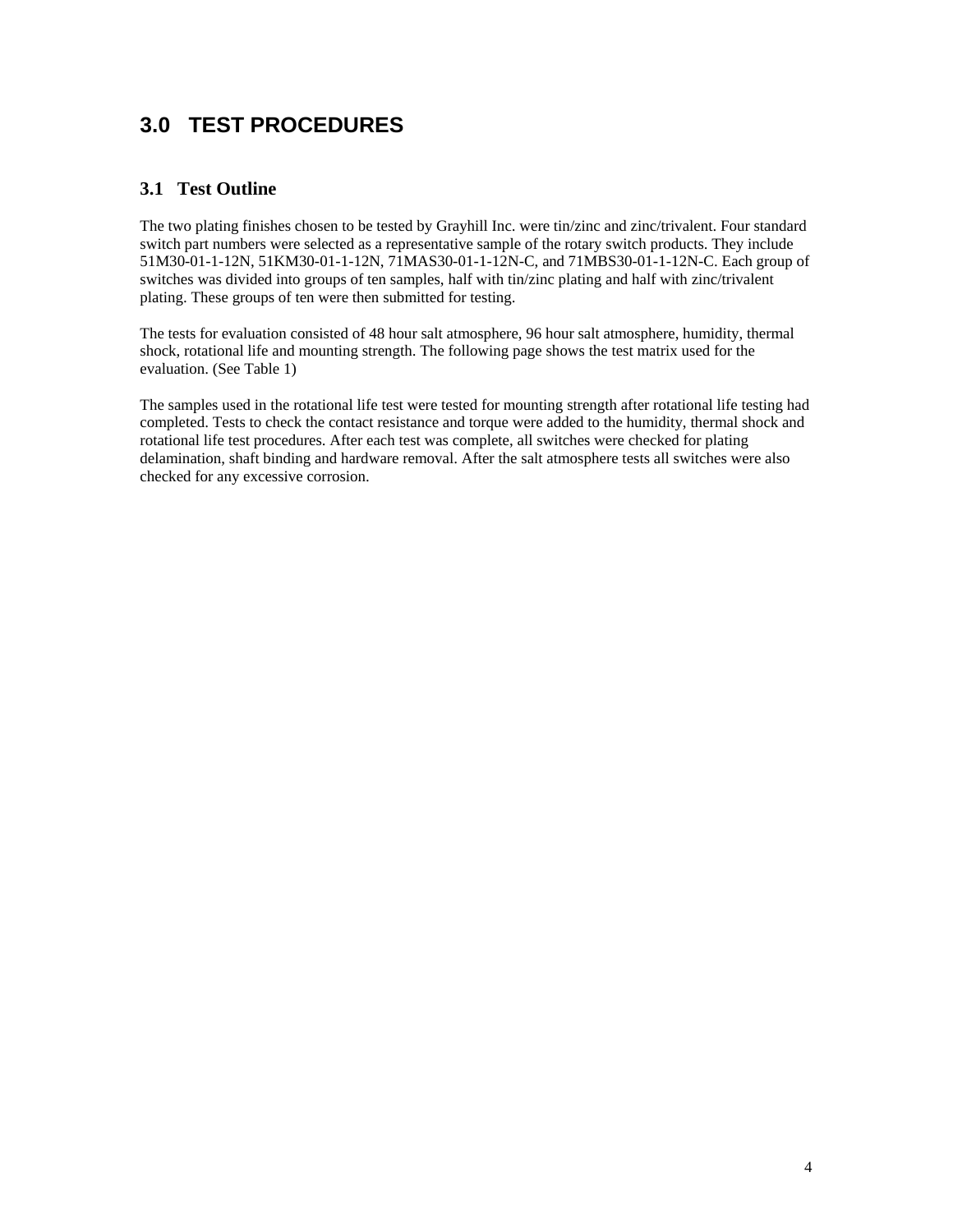| <b>Test</b>               | <b>Part Number</b> | <b>Plating</b> | <b>Sample Quantity</b> |
|---------------------------|--------------------|----------------|------------------------|
| Salt Atmosphere           | 51M30-01-1-12N     | Tin/Zinc       | 5                      |
| (48 hours)                | 51M30-01-1-12N     | Zinc/Trivalent | 5                      |
|                           | 51KM30-01-1-12N    | Tin/Zinc       | 5                      |
|                           | 51KM30-01-1-12N    | Zinc/Trivalent | 5                      |
|                           | 71MAS30-01-1-12N-C | Tin/Zinc       | 5                      |
|                           | 71MAS30-01-1-12N-C | Zinc/Trivalent | 5                      |
|                           | 71MBS30-01-1-12N-C | Tin/Zinc       | 5                      |
|                           | 71MBS30-01-1-12N-C | Zinc/Trivalent | 5                      |
| Salt Atmosphere           | 51M30-01-1-12N     | Tin/Zinc       | 5                      |
| (96 hours)                | 51M30-01-1-12N     | Zinc/Trivalent | 5                      |
|                           | 51KM30-01-1-12N    | Tin/Zinc       | 5                      |
|                           | 51KM30-01-1-12N    | Zinc/Trivalent | 5                      |
|                           | 71MAS30-01-1-12N-C | Tin/Zinc       | 5                      |
|                           | 71MAS30-01-1-12N-C | Zinc/Trivalent | 5                      |
|                           | 71MBS30-01-1-12N-C | Tin/Zinc       | 5                      |
|                           | 71MBS30-01-1-12N-C | Zinc/Trivalent | 5                      |
| Humidity (Steady State)   | 51M30-01-1-12N     | Tin/Zinc       | 5                      |
| (240 hours)               | 51M30-01-1-12N     | Zinc/Trivalent | $\overline{5}$         |
|                           | 51KM30-01-1-12N    | Tin/Zinc       | $\overline{5}$         |
|                           | 51KM30-01-1-12N    | Zinc/Trivalent | $\overline{5}$         |
|                           | 71MAS30-01-1-12N-C | Tin/Zinc       | $\overline{5}$         |
|                           | 71MAS30-01-1-12N-C | Zinc/Trivalent | 5                      |
|                           | 71MBS30-01-1-12N-C | Tin/Zinc       | $\overline{5}$         |
|                           | 71MBS30-01-1-12N-C | Zinc/Trivalent | $\overline{5}$         |
| <b>Thermal Shock</b>      | 51M30-01-1-12N     | Tin/Zinc       | 5                      |
| $(5$ cycles)              | 51M30-01-1-12N     | Zinc/Trivalent | 5                      |
|                           | 51KM30-01-1-12N    | Tin/Zinc       | 5                      |
|                           | 51KM30-01-1-12N    | Zinc/Trivalent | 5                      |
|                           | 71MAS30-01-1-12N-C | Tin/Zinc       | 5                      |
|                           | 71MAS30-01-1-12N-C | Zinc/Trivalent | $\overline{5}$         |
|                           | 71MBS30-01-1-12N-C | Tin/Zinc       | 5                      |
|                           | 71MBS30-01-1-12N-C | Zinc/Trivalent | 5                      |
| Life (Rotational)         | 51M30-01-1-12N     | Tin/Zinc       | 5                      |
| $(25,000$ cycles)         | 51M30-01-1-12N     | Zinc/Trivalent | 5                      |
|                           | 51KM30-01-1-12N    | Tin/Zinc       | 5                      |
|                           | 51KM30-01-1-12N    | Zinc/Trivalent | 5                      |
|                           | 71MAS30-01-1-12N-C | Tin/Zinc       | $\mathfrak s$          |
|                           | 71MAS30-01-1-12N-C | Zinc/Trivalent | 5                      |
|                           | 71MBS30-01-1-12N-C | Tin/Zinc       | 5                      |
|                           | 71MBS30-01-1-12N-C | Zinc/Trivalent | 5                      |
| <b>Mounting Strength</b>  | 51M30-01-1-12N     | Tin/Zinc       | $\sqrt{5}$             |
| (Rotational Life samples) | 51M30-01-1-12N     | Zinc/Trivalent | $\overline{5}$         |
|                           | 51KM30-01-1-12N    | Tin/Zinc       | $\overline{5}$         |
|                           | 51KM30-01-1-12N    | Zinc/Trivalent | $\overline{5}$         |
|                           | 71MAS30-01-1-12N-C | Tin/Zinc       | $\overline{5}$         |
|                           | 71MAS30-01-1-12N-C | Zinc/Trivalent | 5                      |
|                           | 71MBS30-01-1-12N-C | Tin/Zinc       | $\overline{5}$         |
|                           | 71MBS30-01-1-12N-C | Zinc/Trivalent | $\overline{5}$         |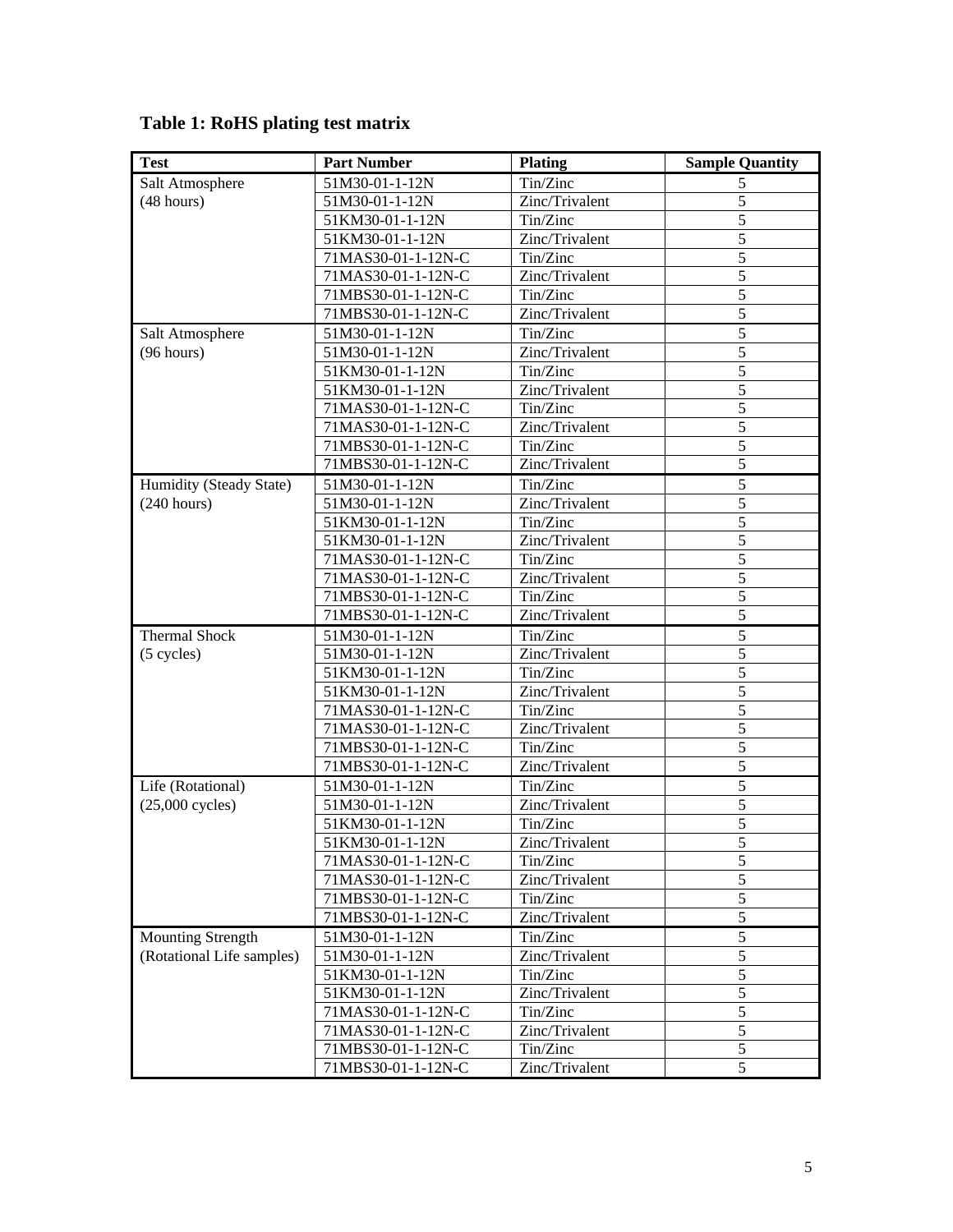#### **3.2 Salt Atmosphere (48 hours)**

The switches were tested per MIL-DTL-3786H in accordance with method 101E of MIL-STD-202G. These samples were tested using test condition B, which states duration of 48 continuous hours for testing. The pass/fail criteria for this test as MIL-DTL-3786H states, after the test, switches shall be examined for evidence of excessive corrosion. Mounting hardware shall be removable at the end of the test. Excessive corrosion is defined as corrosion that interferes with the electrical or mechanical performance, or, in the case of plated metals, corrosion that has passed through the plating and exposed the base metal.

#### **3.3 Salt Atmosphere (96 hours)**

The switches were tested per MIL-DTL-3786H in accordance with method 101E of MIL-STD-202G. These samples were tested using test condition A, which states duration of 96 continuous hours for testing. The pass/fail criteria for this test as MIL-DTL-3786H states, after the test, switches shall be examined for evidence of excessive corrosion. Mounting hardware shall be removable at the end of the test. Excessive corrosion is defined as corrosion that interferes with the electrical or mechanical performance, or, in the case of plated metals, corrosion that has passed through the plating and exposed the base metal.

#### **3.4 Humidity (Steady State)**

The switches were tested in accordance with method 103B of MIL-STD-202G. These samples were tested using test condition A, which states duration of 240 hours for testing. A torque test was added and performed per 4.8.3.1.1 of MIL-DTL-3786H. The pass/fail criteria for this test included inspection for plating delamination, evidence of shaft binding taken from the results of the torque test, and hardware removal.

#### **3.5 Thermal Shock**

The switches were tested per MIL-DTL-3786H in accordance with method 107G of MIL-STD-202G. These samples were tested using test condition A, for a total of five cycles. A contact resistance test was added and performed per 4.8.5 of MIL-DTL-3786H in accordance with method 307 of MIL-STD-202G. The pass/fail criteria for this test included inspection for cracking or delamination of the finish, shaft rotation and hardware removal.

#### **3.6 Life (Rotational)**

The switches were tested per MIL-DTL-3786H in accordance with method 206 of MIL-STD-202G. These samples were tested using test condition F, which states duration of 25,000 cycles. A contact resistance test was added and performed per 4.8.5 of MIL-DTL-3786H in accordance with method 307 of MIL-STD-202G. A torque test was also added to some of the tests and performed per 4.8.3.1.1 of MIL-DTL-3786H. The pass/fail criteria for this test included inspection for delamination of plating and any evidence of shaft binding taken from the results of the torque test.

#### **3.7 Strength of Mounting Bushing**

The switches were tested per 4.8.3.3 of MIL-DTL-3786H. As stated, a torque of 15 pound-inches shall be applied to the mounting nut. The pass/fail criteria for this test is stated as no damage to the switch, or loosening or twisting of the bushing relative to the switch front plate assembly, nor shall there be any damage to the nonturn device.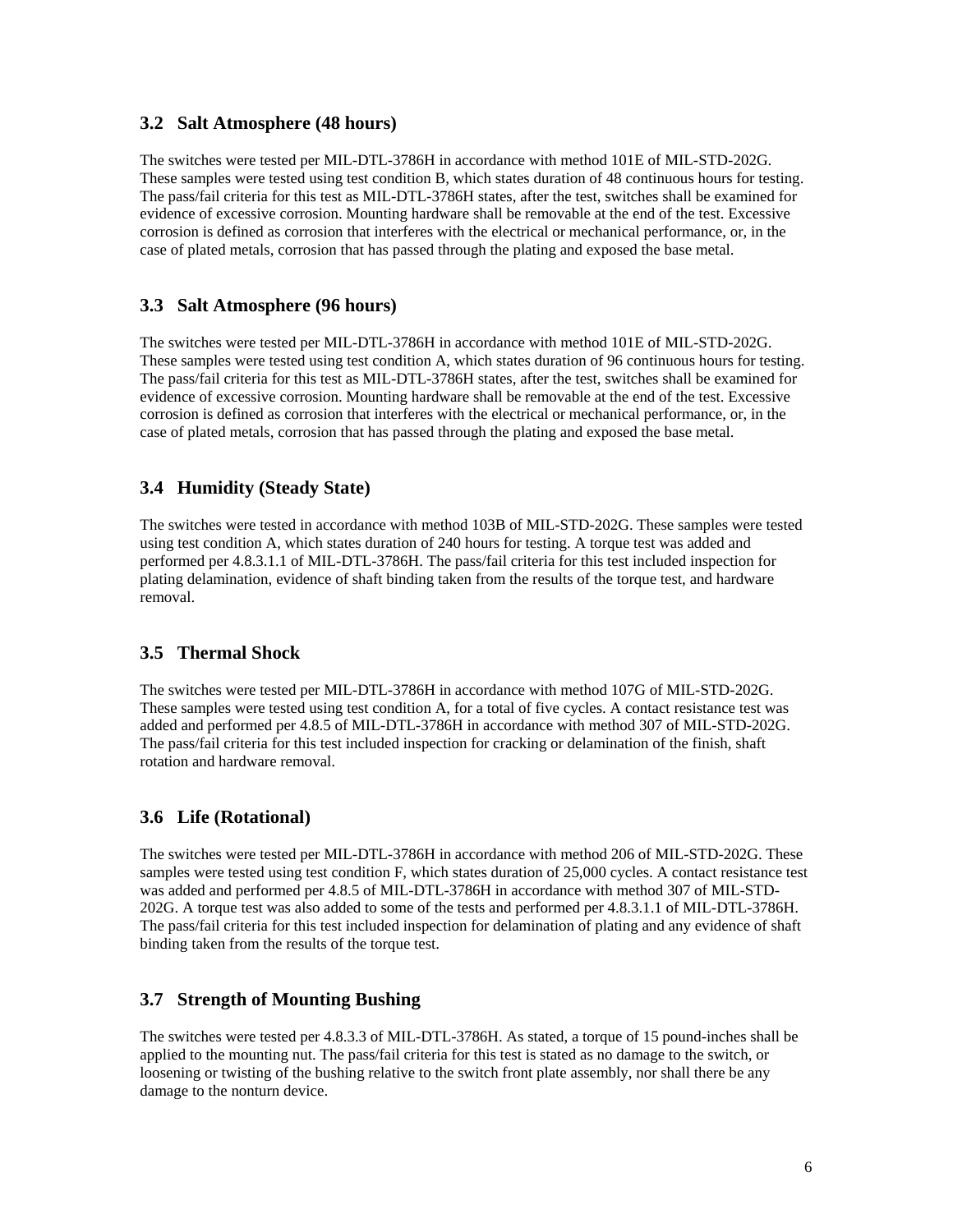### **4.0 TEST RESULTS**

#### **4.1 Results Overview**

Once testing had completed, the switches were evaluated for plating delamination, shaft binding and hardware removal. Following the salt atmosphere tests, the switches were also checked for excessive corrosion. All switches from both the tin/zinc plating and the zinc/trivalent plating passed all evaluation criteria after test completion.

#### **4.2 Salt Atmosphere (48 hours)**

All samples completing 48 hours of salt atmosphere were examined for excessive corrosion. The samples did exhibit discoloration of the plated surfaces and residue, but there was no evidence of exposed base material and no affect on the mechanical performance of the switch. (See Figures A-1 through A-4 in Appendix) All mounting hardware could be removed and replaced. Therefore, all samples passed the evaluation criteria.

| <b>Test</b>          | <b>Part Number</b> | <b>Plating</b> | <b>Pass/Fail</b> |
|----------------------|--------------------|----------------|------------------|
|                      | 51M30-01-1-12N     | Tin/Zinc       | Pass             |
|                      | 51KM30-01-1-12N    | Tin/Zinc       | Pass             |
|                      | 71MAS30-01-1-12N-C | Tin/Zinc       | Pass             |
| Salt Atmosphere      | 71MBS30-01-1-12N-C | Tin/Zinc       | Pass             |
| $(48 \text{ hours})$ | 51M30-01-1-12N     | Zinc/Trivalent | Pass             |
|                      | 51KM30-01-1-12N    | Zinc/Trivalent | Pass             |
|                      | 71MAS30-01-1-12N-C | Zinc/Trivalent | Pass             |
|                      | 71MBS30-01-1-12N-C | Zinc/Trivalent | Pass             |

#### **4.3 Salt Atmosphere (96 hours)**

All samples completing 96 hours of salt atmosphere were examined for excessive corrosion. The samples did exhibit discoloration of the plated surfaces and residue, but there was no evidence of exposed base material and no affect on the mechanical performance of the switch. (See Figures B-1 through B-4 in Appendix) All mounting hardware could be removed and replaced. Therefore, all samples passed the evaluation criteria.

| <b>Test</b>     | <b>Part Number</b> | <b>Plating</b> | <b>Pass/Fail</b> |
|-----------------|--------------------|----------------|------------------|
|                 | 51M30-01-1-12N     | Tin/Zinc       | Pass             |
|                 | 51KM30-01-1-12N    | Tin/Zinc       | Pass             |
|                 | 71MAS30-01-1-12N-C | Tin/Zinc       | Pass             |
| Salt Atmosphere | 71MBS30-01-1-12N-C | Tin/Zinc       | Pass             |
| (96 hours)      | 51M30-01-1-12N     | Zinc/Trivalent | Pass             |
|                 | 51KM30-01-1-12N    | Zinc/Trivalent | Pass             |
|                 | 71MAS30-01-1-12N-C | Zinc/Trivalent | Pass             |
|                 | 71MBS30-01-1-12N-C | Zinc/Trivalent | Pass             |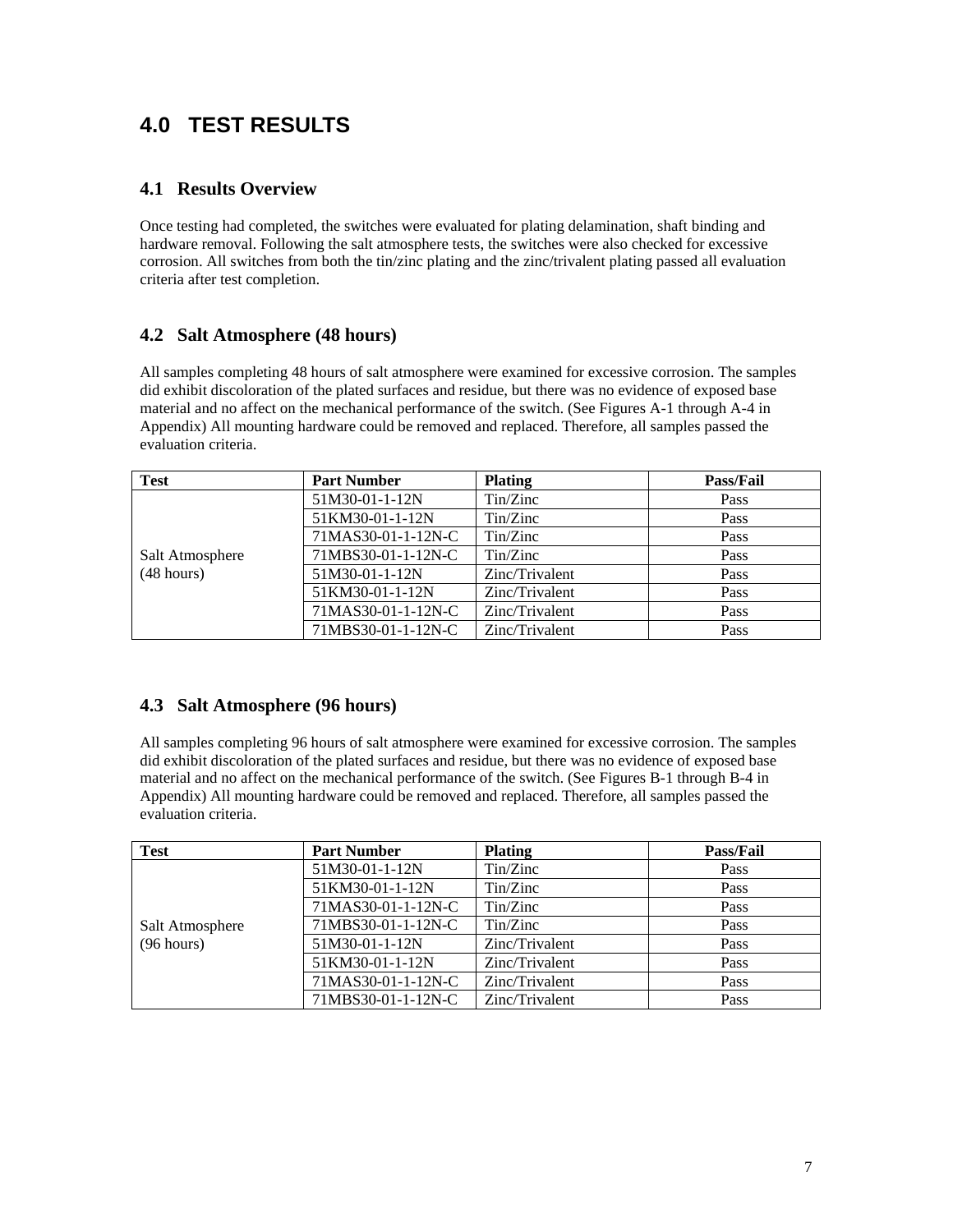#### **4.4 Humidity (Steady State)**

All samples completing humidity testing were examined for plating delamination, binding of the shaft during rotation and hardware removal. The samples did exhibit minimal discoloration and residue, but there was no evidence of delamination of plating. The samples were also tested for torque, which showed there was no shaft binding. All mounting hardware could be removed and replaced. Therefore, all samples passed the evaluation criteria.

| <b>Test</b>             | <b>Part Number</b> | <b>Plating</b> | <b>Pass/Fail</b> |
|-------------------------|--------------------|----------------|------------------|
|                         | 51M30-01-1-12N     | Tin/Zinc       | Pass             |
|                         | 51KM30-01-1-12N    | Tin/Zinc       | Pass             |
|                         | 71MAS30-01-1-12N-C | Tin/Zinc       | Pass             |
| Humidity (Steady State) | 71MBS30-01-1-12N-C | Tin/Zinc       | Pass             |
| $(240 \text{ hours})$   | 51M30-01-1-12N     | Zinc/Trivalent | Pass             |
|                         | 51KM30-01-1-12N    | Zinc/Trivalent | Pass             |
|                         | 71MAS30-01-1-12N-C | Zinc/Trivalent | Pass             |
|                         | 71MBS30-01-1-12N-C | Zinc/Trivalent | Pass             |

#### **4.5 Thermal Shock**

All samples completing thermal shock testing were examined for cracking or delamination of the finish, shaft rotation and hardware removal. There was no evidence of cracking or delamination of the plating during visual inspection of the samples. The shaft did not bind when rotated and all mounting hardware could be removed and replaced. Therefore, all samples passed the evaluation criteria.

| <b>Test</b>          | <b>Part Number</b> | <b>Plating</b> | <b>Pass/Fail</b> |
|----------------------|--------------------|----------------|------------------|
|                      | 51M30-01-1-12N     | Tin/Zinc       | Pass             |
|                      | 51KM30-01-1-12N    | Tin/Zinc       | Pass             |
|                      | 71MAS30-01-1-12N-C | Tin/Zinc       | Pass             |
| <b>Thermal Shock</b> | 71MBS30-01-1-12N-C | Tin/Zinc       | Pass             |
| (5 cycles)           | 51M30-01-1-12N     | Zinc/Trivalent | Pass             |
|                      | 51KM30-01-1-12N    | Zinc/Trivalent | Pass             |
|                      | 71MAS30-01-1-12N-C | Zinc/Trivalent | Pass             |
|                      | 71MBS30-01-1-12N-C | Zinc/Trivalent | Pass             |

#### **4.6 Life (Rotational)**

All samples completing rotational life testing were examined for plating delamination and shaft binding. There was no evidence of plating delamination during visual inspection of the samples. The samples were also tested for torque, which showed there was no shaft binding. Therefore, all samples passed the evaluation criteria.

| <b>Test</b>       | <b>Part Number</b> | <b>Plating</b> | <b>Pass/Fail</b> |
|-------------------|--------------------|----------------|------------------|
|                   | 51M30-01-1-12N     | Tin/Zinc       | Pass             |
|                   | 51KM30-01-1-12N    | Tin/Zinc       | Pass             |
|                   | 71MAS30-01-1-12N-C | Tin/Zinc       | Pass             |
| Life (Rotational) | 71MBS30-01-1-12N-C | Tin/Zinc       | Pass             |
| $(25,000$ cycles) | 51M30-01-1-12N     | Zinc/Trivalent | Pass             |
|                   | 51KM30-01-1-12N    | Zinc/Trivalent | Pass             |
|                   | 71MAS30-01-1-12N-C | Zinc/Trivalent | Pass             |
|                   | 71MBS30-01-1-12N-C | Zinc/Trivalent | Pass             |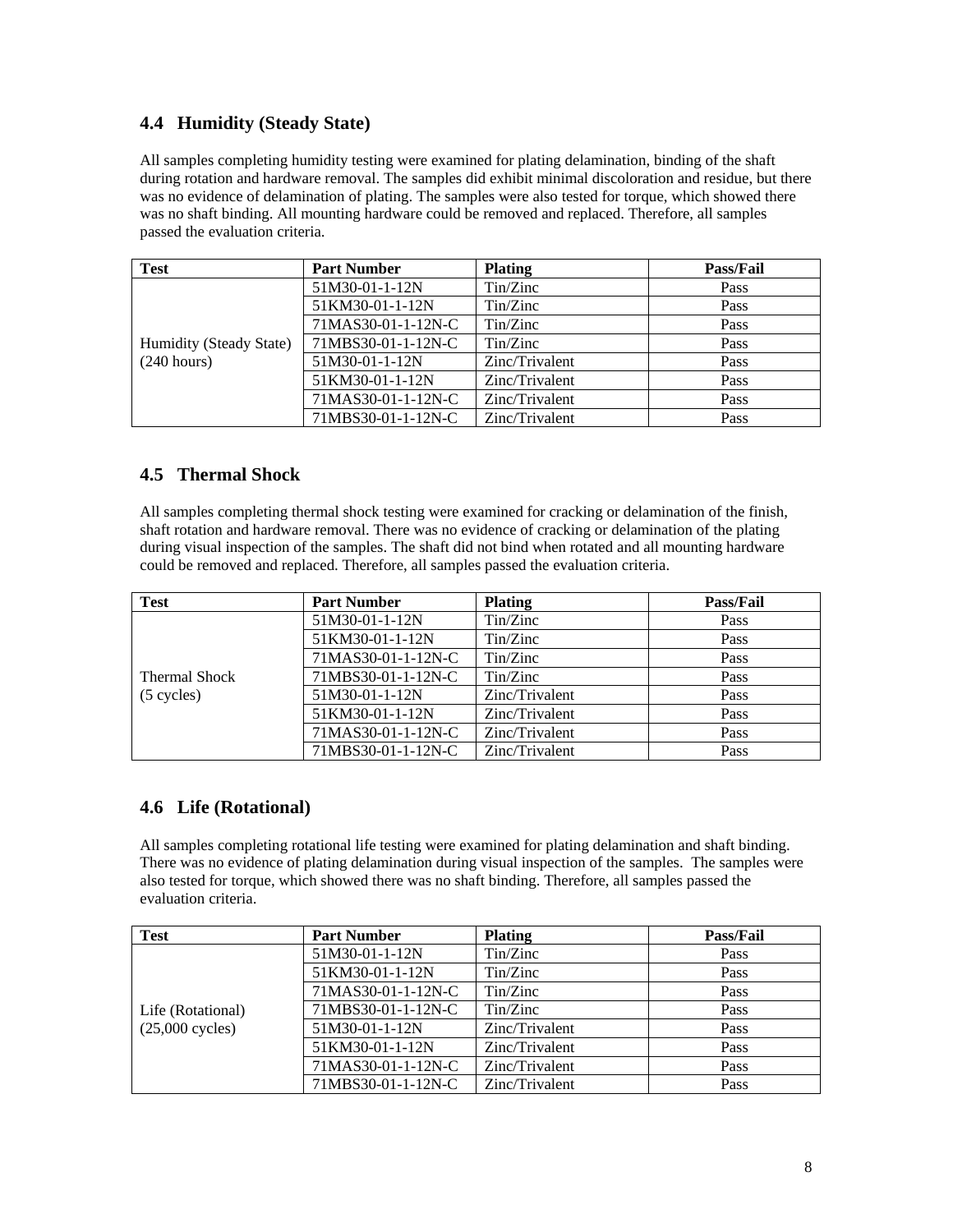#### **4.7 Strength of Mounting Bushing**

All samples completing mounting strength testing were examined for damage to the switch, loosening or twisting of the bushing relative to the switch front plate assembly and any damage done to the nonturn device. There was no evidence of damage to the switch or nonturn device. There was also no evidence of loosening or twisting of the bushing relative to the switch front plate assembly. Therefore, all samples passed the evaluation criteria.

| <b>Test</b>                                  | <b>Part Number</b> | <b>Plating</b> | <b>Pass/Fail</b> |
|----------------------------------------------|--------------------|----------------|------------------|
|                                              | 51M30-01-1-12N     | Tin/Zinc       | Pass             |
|                                              | 51KM30-01-1-12N    | Tin/Zinc       | Pass             |
|                                              | 71MAS30-01-1-12N-C | Tin/Zinc       | Pass             |
| <b>Mounting Strength</b><br>(Rotational Life | 71MBS30-01-1-12N-C | Tin/Zinc       | Pass             |
| Samples)                                     | 51M30-01-1-12N     | Zinc/Trivalent | Pass             |
|                                              | 51KM30-01-1-12N    | Zinc/Trivalent | Pass             |
|                                              | 71MAS30-01-1-12N-C | Zinc/Trivalent | Pass             |
|                                              | 71MBS30-01-1-12N-C | Zinc/Trivalent | Pass             |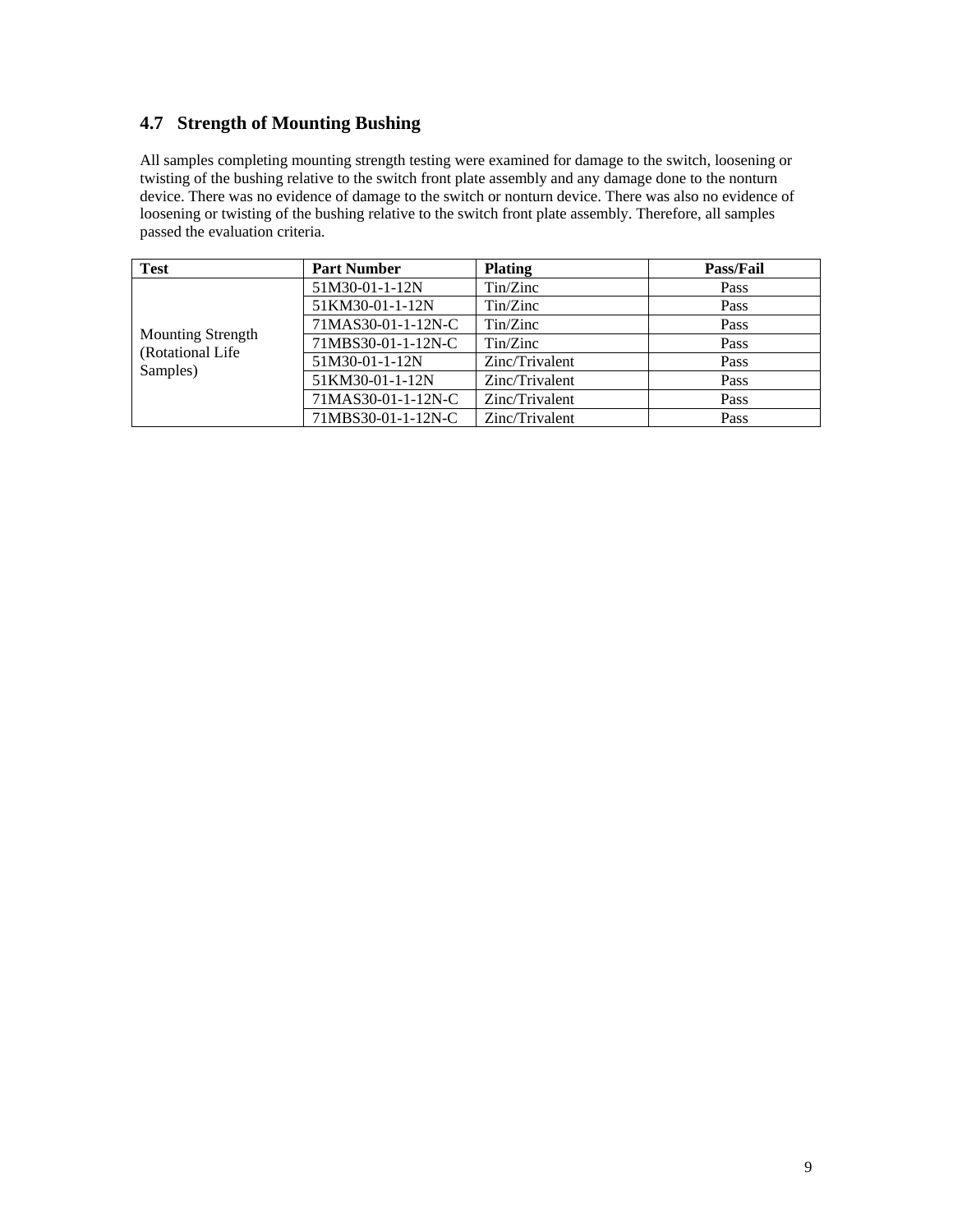## **5.0 SUMMARY & CONCLUSIONS**

Grayhill Inc. chose two alternate plating finishes as replacements for the cadmium plating that was used on the rotary products. The tin/zinc and zinc/trivalent platings were evaluated after a battery of tests to verify that there was no adverse affect on switch performance. The results of the testing have shown that both plating types are appropriate alternatives to cadmium plating.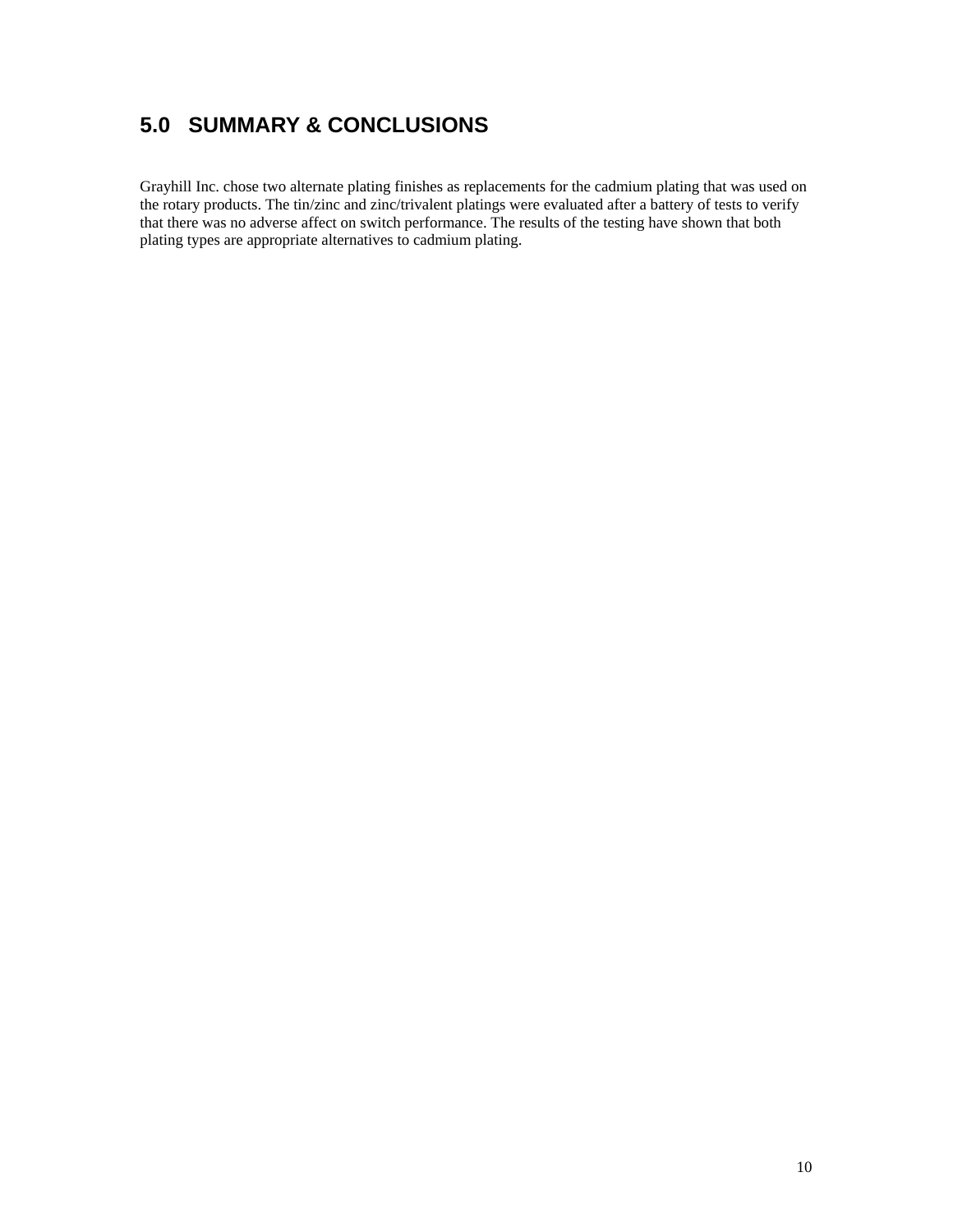### **6.0 APPENDIX**

### **6.1 Photographs**

#### **6.1.1 48 hour Salt Atmosphere**

Tin/Zinc Plating



Figure A-1: 51Series Figure A-2: 71 Series

Zinc/Trivalent Plating





Figure A-3: 51 Series Figure A-4: 71 Series